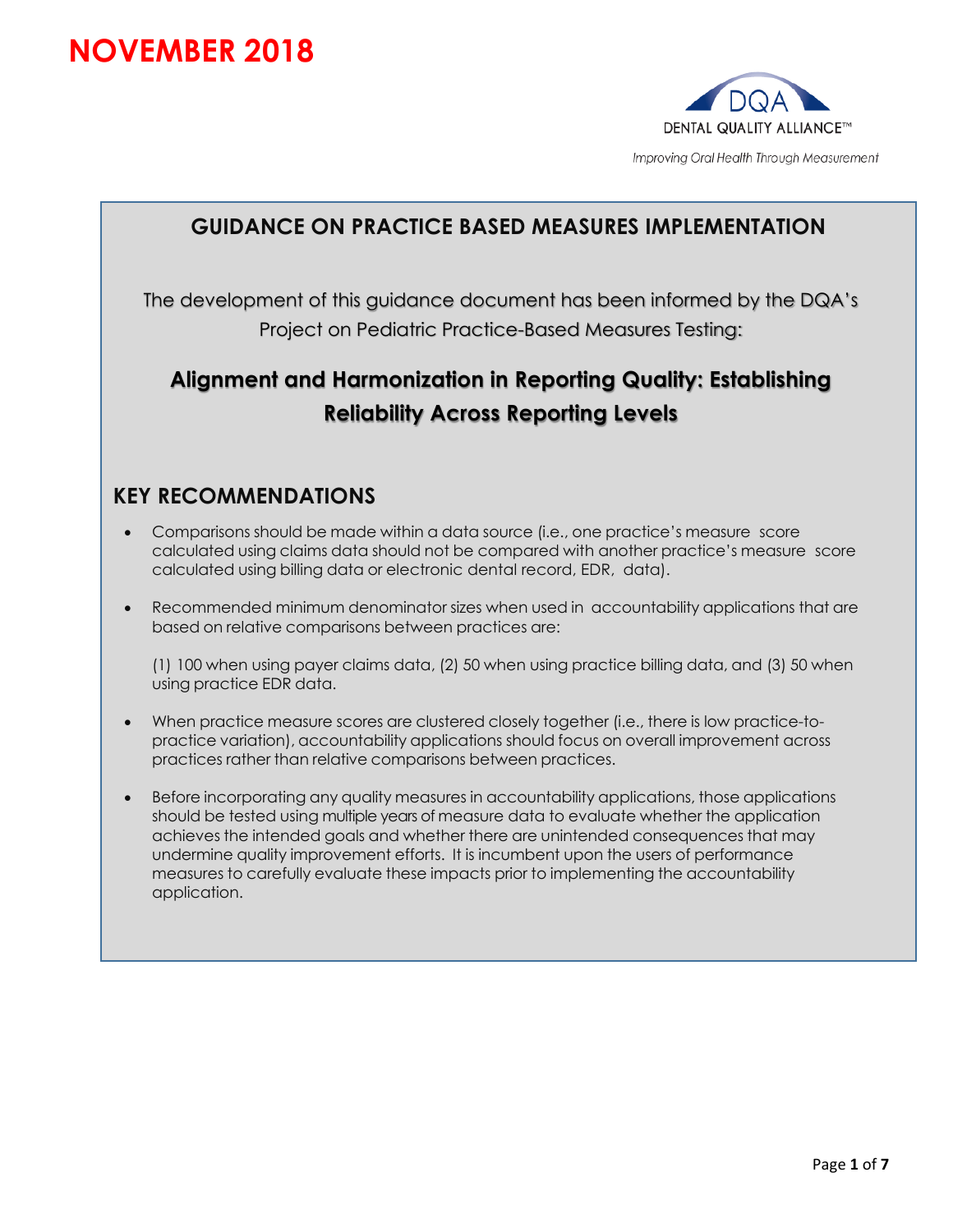

# Background

uality of care is assessed at multiple levels, such as practices, managed care organizations or medical/dental benefits administrators, public insurance programs, and public health programs. There often are different measurement considerations at different "levels" of care or "reporting unit" as well as across different types of data sources (e.g., administrative claims, EHRs, or surveys). Measures should be reported at the level (e.g., program, plan, or practice) and using the data source (e.g., administrative claims or EHR) for which they were developed and validated. Implementation of measures at different levels or with different data sources than those for which the measure was intended may not be reliable. Q

The DQA has developed [dental quality](https://www.ada.org/en/science-research/dental-quality-alliance/dqa-measure-activities/measures-medicaid-and-dental-plan-assessments) measures for adults and children to evaluate Medicaid programs and dental plans. As Medicaid programs and managed care organizations are increasingly held accountable for performance on these measures, they in turn hold their contracted practices accountable. Because practice-level measurement is often driven vertically (from program to plan to practice), practice-level measures will be most effective when aligned with program- and plan-level measurement. Standardized measurement that is aligned across public and private sectors and harmonized across different levels of reporting aggregation can help pave the way to improvement. Starting with broad populations, national goals guide the development of program-level measures, which are then used to derive practice- and clinician-level measures such that the underlying care improvement goals remain unchanged and the derivative measures are relevant to the populations served at each level.





Lack of such standardization is problematic because practices and other users of the information may receive conflicting performance information from different sources. Lack of standardization also compromises reliability. When reliability of measurement is poor, it increases the likelihood that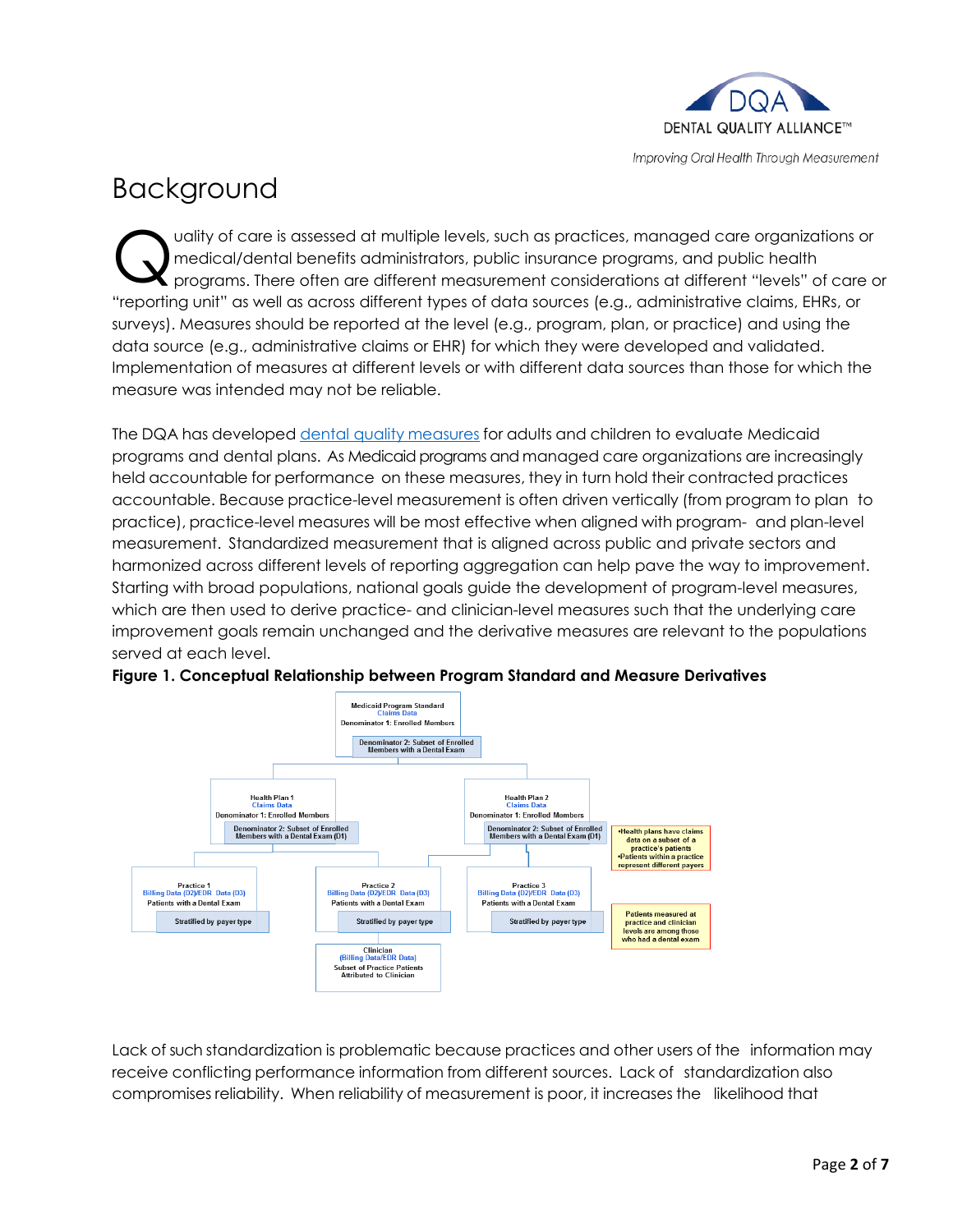

distinctions in performance do not reflect real differences in performance. It also increases the likelihood of misclassification – e.g., low performing practices being classified as high performing and vice versa.

#### **PURPOSE**

The purpose of this guidance document is to inform the stakeholders on key implementation considerations recommended by the Dental Quality Alliance (DQA) for the use of practice-based measures for accountability applications, external reporting, and internal quality improvement. The recommendations have been informed through the DQA's Project on Pediatric Practice-Based Measures Testing: Alignment and Harmonization in Reporting Quality: Establishing Reliability Across Reporting Levels<sup>1</sup> using the following measures:

- Topical Fluoride Application for children ages 1-20 years at elevated caries risk
- Care Continuity for children ages 2-20 years
- Dental Sealants for children ages (6-9 years and 10-14 years) at elevated caries risk

*Dental practices* are identified using Taxpayer Identification Numbers (TINs), which are standard data elements in administrative databases. Recognizing that a TIN can represent multiple physical locations, measure implementers may need to use local data elementsto identify individual practice locations.

Before using a measure for accountability purposes, the DQA strongly recommends that the *accountability application* be preceded by a period during which reporting entities gain experience with measure implementation, data are collected to establish baseline values, and appropriate benchmarks for comparison and performance goals are identified. **An accountability application is defined as: "use of performance results about identifiable, accountable entities to make judgments and decisions as a consequence of performance, such as reward, recognition, punishment, payment, or selection (e.g., public reporting, accreditation, licensure, professional certification, health information technology incentives, performance-based payment, network inclusion/exclusion)"** [\(NQF](http://www.qualityforum.org/WorkArea/linkit.aspx?LinkIdentifier=id&ItemID=73681) [Glossary\)](http://www.qualityforum.org/WorkArea/linkit.aspx?LinkIdentifier=id&ItemID=73681)**.** 

## RECOMMENDATION 1: Minimum denominator recommendations

Based on testing data, the DQA recommends the following minimum denominator thresholds that should be used for practice-based measurement specifically in cases of **accountability applications** in order to promote measurement that is reliable for drawing conclusions when making comparisons between practices:

- 100 when using payer claims data,
- 50 when using practice billing data, and
- 50 when using practice EDR data.

The requirements for measurement used solely for internal quality improvement purposes are not as strict. However, it is important to be cognizant and transparent of the limitations of any measurement results presented in the context of internal quality improvement so that the information provided is not misleading. For example, sample sizes should be noted as should small variation between practices.

 $\overline{\phantom{a}}$ <sup>1</sup> A final report with testing results from this project is available from the DQA upon request. Please contact the DQA@ada.org.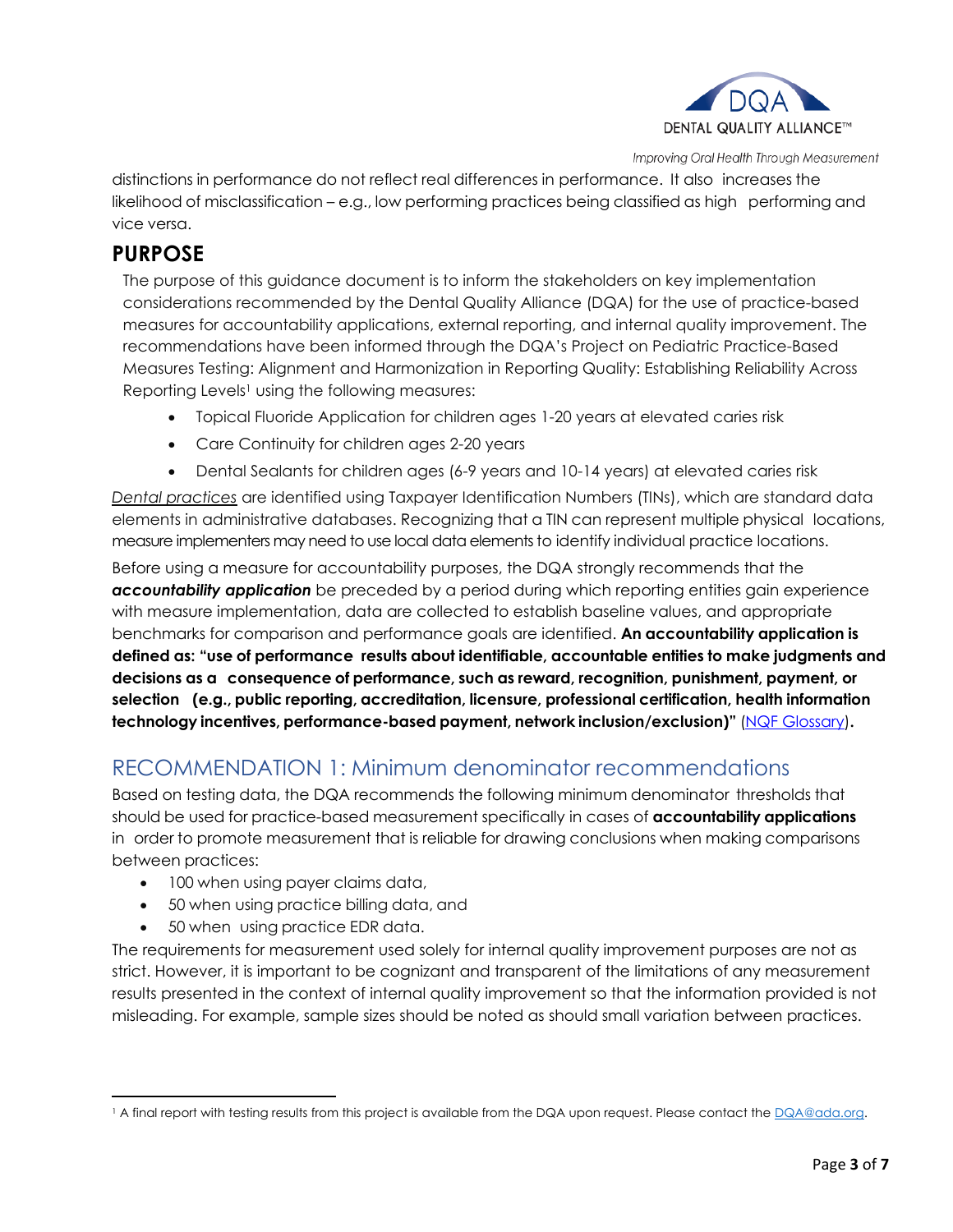

#### RECOMMENDATION 2: Baseline performance assessment

Measure implementers should recognize that for comparison purposes reliability is affected by baseline performance and practice-to-practice variation as well as minimum denominator size. At any given denominator size, the smaller the practice-to-practice variation, the lower the reliability of the measure scores for comparison purposes. **If measure scores are generally clustered very closely together, it will be more difficult to make reliable and meaningful distinctions in performance between the measured entities.**

Consequently, when using practice-based measures in accountability applications, implementers should consider the extent to which there are differences in baseline performance between practices. **When performance for a measure is generally clustered within a small absolute range, that measure is best suited for use in accountability applications that drive all practices toward a higher benchmark, but the accountability application should not be based on relative performance between practices because between-entity differences in performance may not be meaningful.**

## RECOMMENDATION 3: Data source considerations

Any comparisons or categorization of practice measure scores should be conducted within a data source; i.e., one practice's measure score calculated using claims data should not be compared with another practice's measure score calculated using billing data or EDR data. Even though the specifications *may be* similar for billing data and EDR data, measure scores for one practice calculated using billing data should only be compared with measure scores for another practice calculated using billing data.

**When reporting measure scores using claims data, it should be recognized that the payer subset of the practice's patients may not reflect the overall performance of the practice, particularly when the payer covers a small percentage of the practice's patients**.

#### RECOMMENDATION 4: Selecting measures

A balanced measurement approach that evaluates multiple aspects of care is essential to promoting improved outcomes, understanding disparities, and planning for improved performance. Although it would be ideal to measure all aspects of care, resource constraints and measurement limitations may require prioritization. Thus, organizations engaged in oral healthcare performance measurement must first define their care goals, assess the capability to implement reliable measurement, and then select an appropriate set of measures for implementation. In addition to selecting measures based on the care goals, measure selection should also take into account whether there are sufficient numbers of eligible patients to achieve reliable measurement and the extent of practice-to-practice variation.

#### RECOMMENDATION 5: Assessing internal readiness for measurement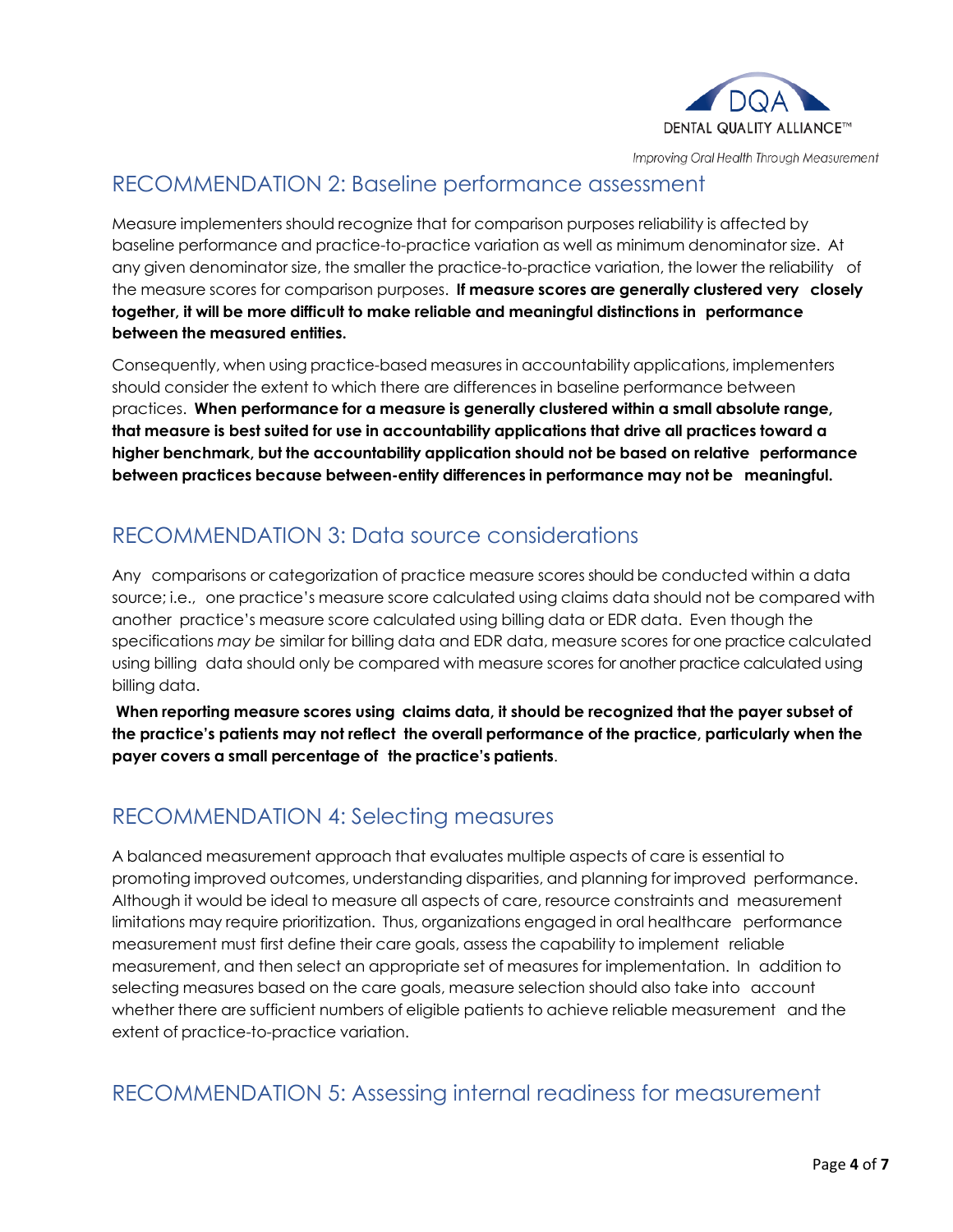

The use of standardized specifications is also a pre-requisite to reliable measure implementation. Equally important is appropriate implementation of the measures. Measure users should verify that they can feasibly, reliably and validly implement the measures within their own systems of care. This includes assessing the completeness and accuracy of the critical data elements used to calculate the measures, implementing the measures following the detailed measure specifications, and evaluating face validity of the resulting measure scores with individuals who have appropriate local expertise.

## RECOMMENDATION 6: Establishing a baseline and time trends prior to implementing accountability applications

Quality assessment and performance improvement are ongoing processes, and iterative measurement is essential for identifying, implementing, evaluating, monitoring, and sustaining quality improvement initiatives. Initial measurement can be used to establish baseline performance and to identify potential areas for improvement. Subsequent measurements further inform the identification of performance gaps and disparities in care and can be used to evaluate the effect of improvement efforts and monitor performance over time.

Current applications of practice-level measurement in dentistry frequently include classifying practices into groups for comparative purposes. For example, practices may be identified as high or low performing based on whether they fall above or below certain percentiles, respectively; it should be recognized that a certain proportion of practices will always fall above or below these cutoffs regardless of whether there are real differences in performance. <sup>2</sup> Even the use of statistical tests to identify practices that are different from the average performance can result in misclassifications of performance when reliability is low. 3

To reduce the potential for misclassification, in addition to following recommendations regarding minimum denominators, before using a measure for accountability purposes, it is strongly recommended that the accountability application be preceded by a period during which reporting entities gain experience with measure implementation, data are collected to establish baseline values and appropriate benchmarks for comparison, and performance goals are identified. The DQA **recommends that incorporating any quality measures for accountability applications be tested using multiple years of measure data to evaluate whether the application achieves the intended goals and whether there are unintended consequences that may undermine quality improvement efforts. It is incumbent upon the users of performance measures to carefully evaluate these impacts prior to implementing the accountability application. Development of benchmarks for quality measures used in any reporting applications should be guided by historical data evaluation for the**

l

<sup>2</sup> Landon BE, Normand SLT, Blumenthal D, Daley J. Physician clinical performance assessment: Prospects and barriers. *JAMA*. 2003;290:1183-1189.

<sup>3</sup> Adams J. The Reliability of Provider Profiling: A Tutorial. RAND Corporation. 2009; [https://www.rand.org/pubs/technical\\_reports/TR653.html.](https://www.rand.org/pubs/technical_reports/TR653.html) Accessed March 15, 2018.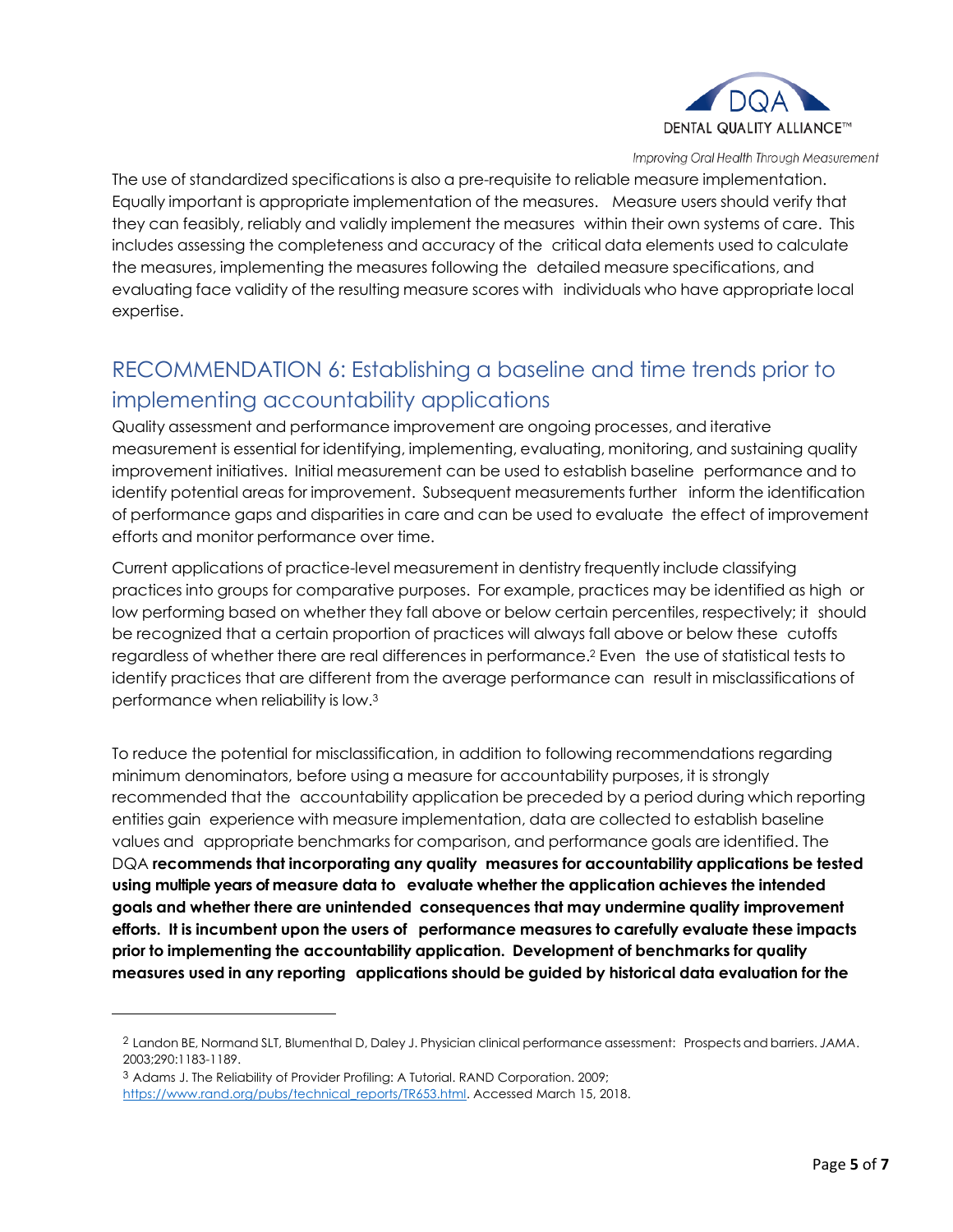

**population being served. When using practice-level measures in accountability applications, the Medicaid program, plan, or other organization should develop benchmarks using historical data** based on the same definition of the measure that practices will be held accountable to and test the **application prior to implementation. Additionally, benchmarks need to be evaluated for each remeasurement period to avoid undermining the strides in quality improvements. The application and underlying methodology should be transparent, and practice feedback should be sought on the validity of the measure scores and the methodology. Implementing measures initially in nonaccountability quality improvement initiatives can inform the development of accountability applications. Only after there is experience with measure implementation, careful review and interpretation of the resulting measure rates, and an evaluation of the measure's effectiveness in promoting identified quality improvement and care goals, should accountability applications be considered.**

## RECOMMENDATION 7: Reporting performance

Performance reporting should be transparent and clear. Practices that do not meet minimum denominator thresholds for reliable measurement should be noted as having "low denominators." The data source used for calculating the measure scores should be noted in reporting. Reporting measure scores using claims data should explicitly recognize that the payer subset of the practice's patients may not reflect the overall performance of the practice, particularly when the payer covers a small percentage of the practice's patients.

## RECOMMENDATION 8: Assessing performance for small-denominator practices

A significant proportion of practice locations (especially those located in rural areas) within groups may be excluded from measurement at the denominator thresholds required for reliable measurement, particularly for the two sealant measures that apply to restricted age ranges. While reporting measures below the recommended denominator thresholds may not be reliable for accountability purposes, the results used internally can still provide insight for process improvement efforts in these practices and geographic areas.

**Identify a core set of measures that can be reported on for most practices.** Not all measures need to be reported for all practices. Measures such as Care Continuity that capture most of the practice's pediatric population may be reliably implemented for most practices. Other measures, such as the sealant measures, may be used in accountability applications only among the subset of practices for which they can be reliability measured. Public reporting should note "low denominator" for those practices that do not meet the minimum denominator requirements for a measure.

**Provide information to smaller practices that can be used for quality improvement purposes.** Reports